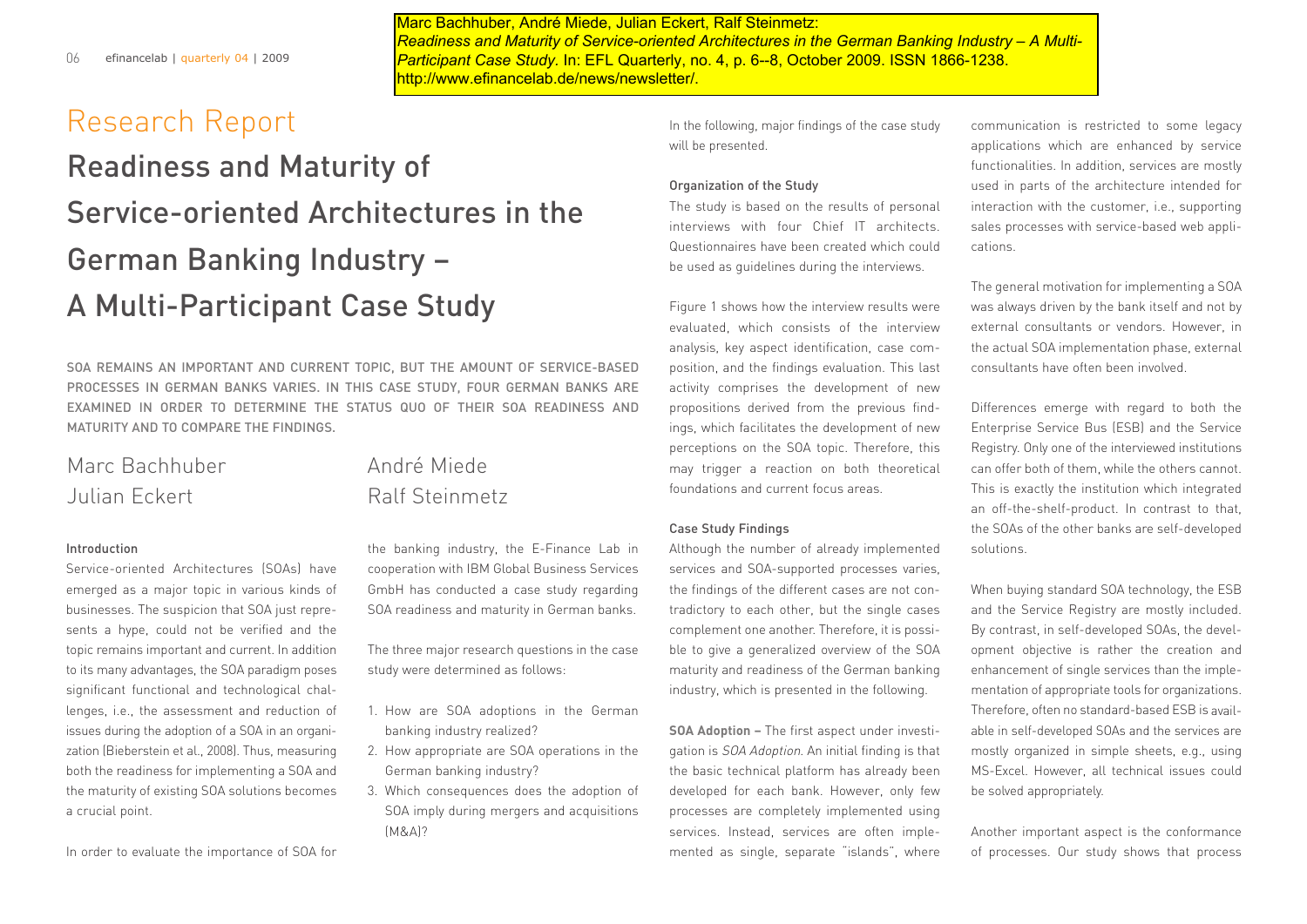documentations have partially been created. However, a holistic process documentation – triggered by the SOA adoption – has never been made. Documentation was created for single projects or single divisions only.

With regard to the organization, only in one case the entire organization has been involved in the SOA implementation, so that each employee could gain the required SOA awareness. In the three other cases, only the divisions of the banks responsible for SOA adoption were involved, while SOA awareness of other employees – which are potential end-users – is missing. In these cases, SOA is regarded as a technical topic only.

**SOA Operations –** The second focus of our research is on already established SOAs, which is the so-called SOA Operations phase. Since SOA adoption in the examined German banks is nearly completed, the next step is to check the SOA Life Cycle Management as well as competitive advantages and challenges.

In order to guarantee a high level of security, external services are used only for special cases like SCHUFA requests. However, in all other cases, if an external service is involved, the provider is also part of the bank group or the service is specified together with the provider. A registry based on the common UDDI-standard is used in none of the cases while also no services are included in a flexible and loosely coupled manner.

Although none of the interviewees assumes that SOA represents a general security issue, they state that it must be ensured that the used SOA does not lead to any security issues as it evolves. According to the interviewees, keeping track of security issues as the SOA grows is critical. Further issues are the poor reusability of services, the change to newer versions, and low performance of services in the core banking functionality. Performance monitoring is seen by the interviewees as an appropriate method to check and enhance the value of the SOA. However, in practice this is done rarely since either no monitoring components exist or they are not in use yet. Reusability is almost always the only metric which exists in a SOA and which is measured.

Another objective was to investigate competitive advantages. Concerning this matter an often mentioned argument is that SOA makes the outsourcing of processes easier. In fact, all interviewed banks agreed on this argument. As explained by one of the participating banks, process orientation is a key objective for adopting SOA, thus, process outsourcing represents rather a requirement than solely an advantage. Another bank could already achieve a reduction of complexity due to the outsourcing of SOA-supported processes. In spite of its high potential, process outsourcing with SOA is used to a low extend in practice. The most important issue in this context is the coordination and the definition of standardized services in the banking industry, which are actually accepted by all German banks.

All in all, in the initial phases, a SOA incurs a lot of costs, thus, SOA should be seen as an investment for the long-term. Since the observed SOAs



#### Figure 1: Evaluation Process

have not been in operation long enough, competitive advantages could not been proven yet.

**SOA during M&A phases –** The third focus of our research is SOA during M&A <sup>p</sup>hases. The investigation has shown that the motivation for involving SOAs during such phases is almost always driven by aspects of cost reduction. Especially, when both the buyer and the acquired company can offer a well established SOA, the actual conduction of the M&A becomes easier from a technical perspective and the cost reduction becomes significant.

An often mentioned motivation for SOA adop-

tion is that in phases of M&A a best-of-breed approach can be used. However, such an approach was used by none of the interviewed banks. The interviewees argue that it is too difficult, time-consuming, and expensive in practice to decide which of the available services offers the highest value contribution. Additionally, the already existing services ensure a higher level of compatibility to the existing architecture of the buyer than the others. Often, these issues result in choosing poorer services instead of superior ones.

Currently, the observed German banks prefer to keep only the architecture of the buyer and